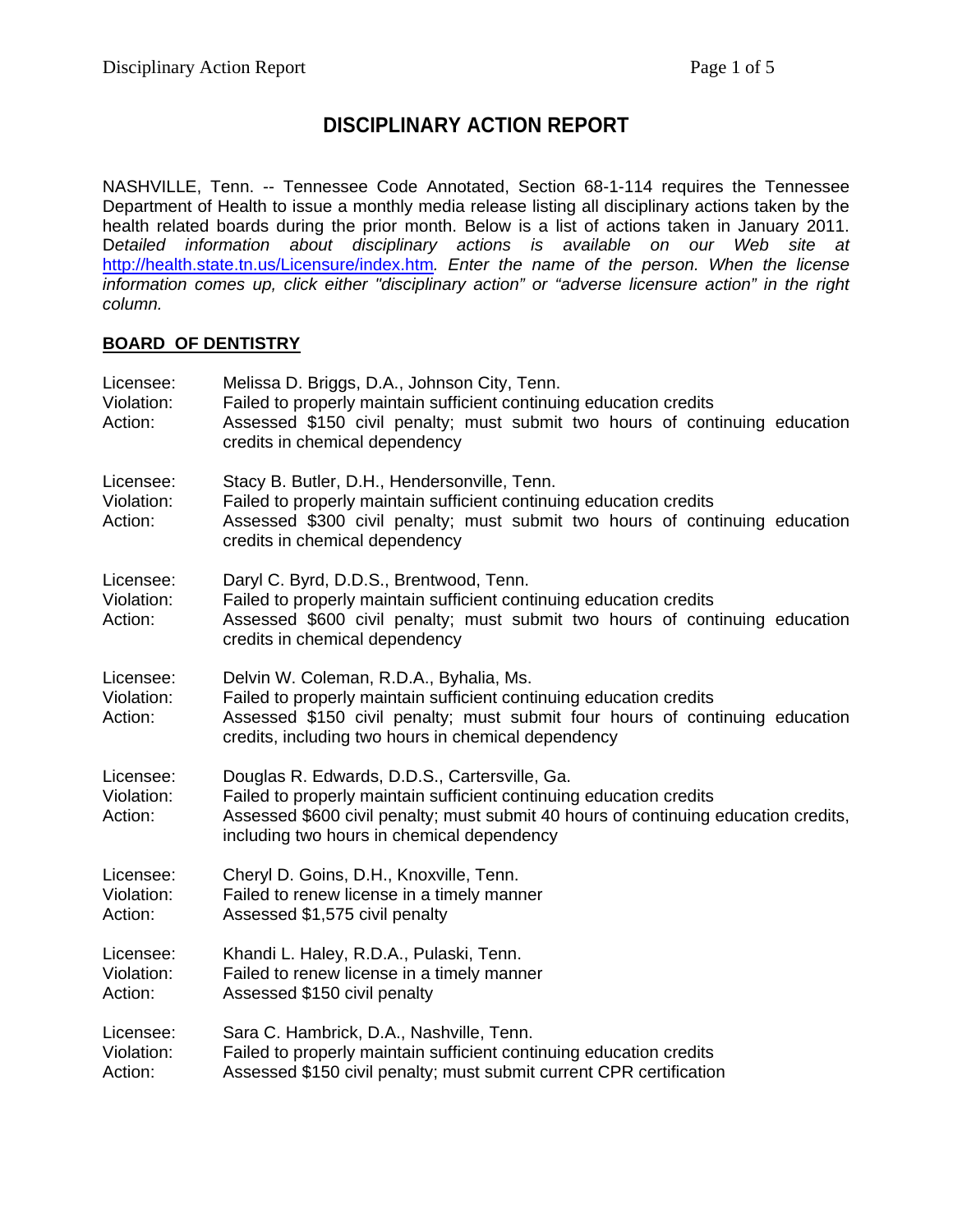| Licensee:<br>Violation:<br>Action:                                                                                              | Stephanie B. Hanger, R.D.A., Winchester, Tenn.<br>Failed to properly maintain sufficient continuing education credits<br>Assessed \$150 civil penalty; must submit 24 hours of continuing education credits,<br>including two hours in chemical dependency                                                                                                           |  |
|---------------------------------------------------------------------------------------------------------------------------------|----------------------------------------------------------------------------------------------------------------------------------------------------------------------------------------------------------------------------------------------------------------------------------------------------------------------------------------------------------------------|--|
| Licensee:<br>Violation:<br>Action:                                                                                              | Martha R. Harrell, D.H., Hendersonville, Tenn.<br>Failed to properly maintain sufficient continuing education credits<br>Assessed \$300 civil; penalty; must submit one hour of continuing education credits                                                                                                                                                         |  |
| Licensee:<br>Violation:<br>Action:                                                                                              | Teresa A. Holloway, D.H., Maryville, Tenn.<br>Failed to properly maintain sufficient continuing education credits<br>Assessed \$300 civil penalty; must submit nine hours of continuing education<br>credits, including one hour in chemical dependency                                                                                                              |  |
| Licensee:<br>Violation:<br>Action:                                                                                              | April N. Howell, R.D.A., Telford, Tenn.<br>Failed to renew license in a timely manner<br>Assessed \$350 civil penalty                                                                                                                                                                                                                                                |  |
| Licensee:<br>Violation:<br>Action:                                                                                              | Tiffany S. Bridges,<br>Unprofessional, dishonorable or unethical conduct; guilty of a crime<br>License placed on probation to run concurrent with criminal probation                                                                                                                                                                                                 |  |
| Licensee:<br>Violation:<br>Action:                                                                                              | Theryl L. Humphrey-Davis, D.D.S., Brentwood, Tenn.<br>Failed to properly maintain sufficient continuing education credits<br>Assessed \$600 civil penalty; must submit 40 hours of continuing education credits,<br>including two hours in chemical dependency, and current CPR certification                                                                        |  |
| Licensee:<br>Violation:<br>Action:                                                                                              | Melinda K. Kenner a.k.a. Melinda K Kessler, R.D.A., Algood, Tenn.<br>Making false or misleading statements or representations, being guilty of fraud or<br>deceit in obtaining admission to practice, or in being guilty of fraud or deceit in the<br>practice of dentistry or dental hygiene or as a registered dental assistant<br>License revoked; assessed costs |  |
| Licensee:<br>Violation:<br>Action:                                                                                              | Shari May, D.H., Memphis, Tenn.<br>Failed to properly maintain sufficient continuing education credits<br>Assessed \$300 civil penalty; must submit 24 hours of continuing education credits,<br>including two hours in chemical dependency, and current CPR certification                                                                                           |  |
| Licensee:<br>Violation:<br>Action:                                                                                              | Kathryn T. McGlasson, R.D.A., Nashville, Tenn.<br>Making false or misleading statements or representations, being guilty of fraud or<br>deceit in obtaining admission to practice, or in being guilty of fraud or deceit in the<br>practice of dentistry or dental hygiene or as a registered dental assistant<br>License revoked; assessed costs                    |  |
|                                                                                                                                 |                                                                                                                                                                                                                                                                                                                                                                      |  |
| Licensee:<br>Violation:                                                                                                         | Paul V. Muscari, D.D.S., Morristown, Tenn.*<br>Continued and repeated negligence, gross negligence, and multiple instances of<br>unprofessional and unethical conduct                                                                                                                                                                                                |  |
| License revoked; assessed \$36,000 civil penalty, plus costs<br>Action:<br>*This practitioner was disciplined December 10, 2010 |                                                                                                                                                                                                                                                                                                                                                                      |  |

Licensee: Susan Oldacre, R.D.A., Seymour, Tenn.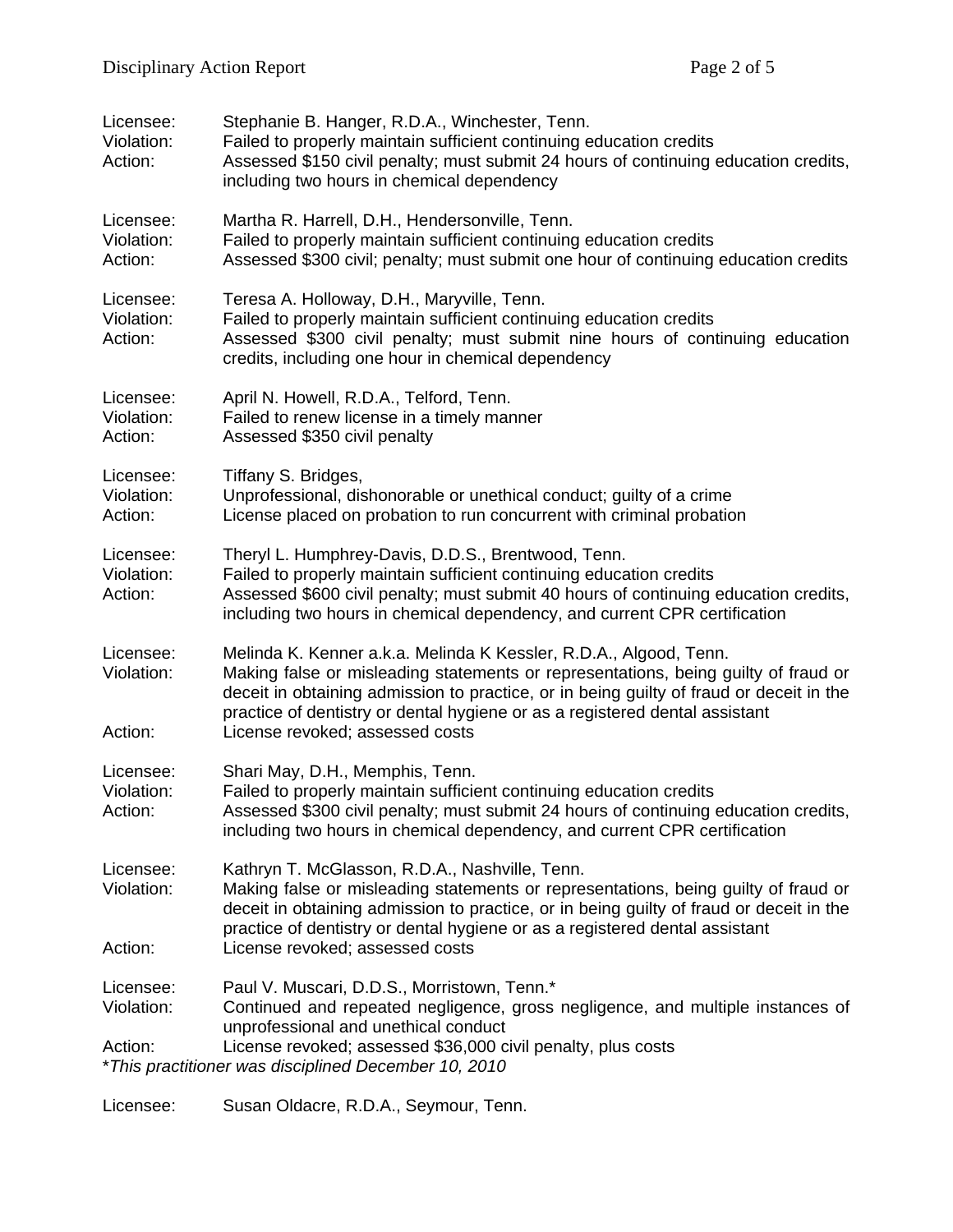| Violation:<br>Action:              | Failed to properly maintain sufficient continuing education credits<br>Assessed \$100 civil penalty; must submit six hours of continuing education credits                                                                                                                                 |
|------------------------------------|--------------------------------------------------------------------------------------------------------------------------------------------------------------------------------------------------------------------------------------------------------------------------------------------|
| Licensee:<br>Violation:<br>Action: | Vanessa G. Petty, D.H., Springfield, Tenn.<br>Failed to properly maintain sufficient continuing education credits<br>Assessed \$300 civil penalty; must submit 27 hours of continuing education credits,<br>including two hours in chemical dependency                                     |
| Licensee:<br>Violation:<br>Action: | Janice B. Reed, R.D.A., Strawberry Plains, Tenn.<br>Failed to properly maintain sufficient continuing education credits<br>Assessed \$300 civil penalty; must submit 24 hours of continuing education credits,<br>including two hours in chemical dependency                               |
| Individual:<br>Violation:          | Sherreata Rippy, Unlicensed, Memphis, Tenn.<br>Practicing without a registration as a dental hygienist, a dental assistant, or<br>specialty certification                                                                                                                                  |
| Action:                            | Cease and desist; assessed \$300 civil penalty, plus costs                                                                                                                                                                                                                                 |
| Licensee:<br>Violation:<br>Action: | Kimberly D. Rogers, D.A., Murfreesboro, Tenn.<br>Failed to renew license in a timely manner<br>Assessed \$200 civil penalty                                                                                                                                                                |
| Licensee:<br>Violation:<br>Action: | Karen L. Smiddie, D.H., Crossville, Tenn.<br>Failed to properly maintain sufficient continuing education credits<br>Assessed \$300 civil penalty; must submit two hours of continuing education<br>credits                                                                                 |
| Licensee:<br>Violation:<br>Action: | Kristina J. Snodgrass, D.A., Mt. Carmel, Tenn.<br>Failed to properly maintain sufficient continuing education credits<br>Assessed \$150 civil penalty; must submit ten hours of continuing education<br>credits, including two hours in chemical dependency, and current CPR certification |
| Licensee:<br>Violation:<br>Action: | Garrett C. Soulen, D.D.S., Chattanooga, Tenn.<br>Failed to renew license in a timely manner<br>Assessed \$300 civil penalty                                                                                                                                                                |
| Licensee:<br>Violation:<br>Action: | Kathleen F. Strebel, R.D.A., Christiana, Tenn.<br>Failed to properly maintain sufficient continuing education credits<br>Assessed \$150 civil penalty; must submit two hours of continuing education<br>credits in chemical dependency, and current CPR certification                      |
| Licensee:<br>Violation:<br>Action: | Miranda J. Trent, D.A., Loudon, Tenn.<br>Failed to renew license in a timely manner<br>Assessed \$150 civil penalty                                                                                                                                                                        |
| Licensee:<br>Violation:<br>Action: | Kent E. White, D.D.S., Nashville, Tenn.<br>Failed to properly maintain sufficient continuing education credits<br>Assessed \$600 civil penalty; must submit completion of CPR certification                                                                                                |
| Licensee:<br>Violation:            | Ashley E. (Hall) Wilkes, R.D.A., Burns, Tenn.<br>Failed to properly maintain sufficient continuing education credits                                                                                                                                                                       |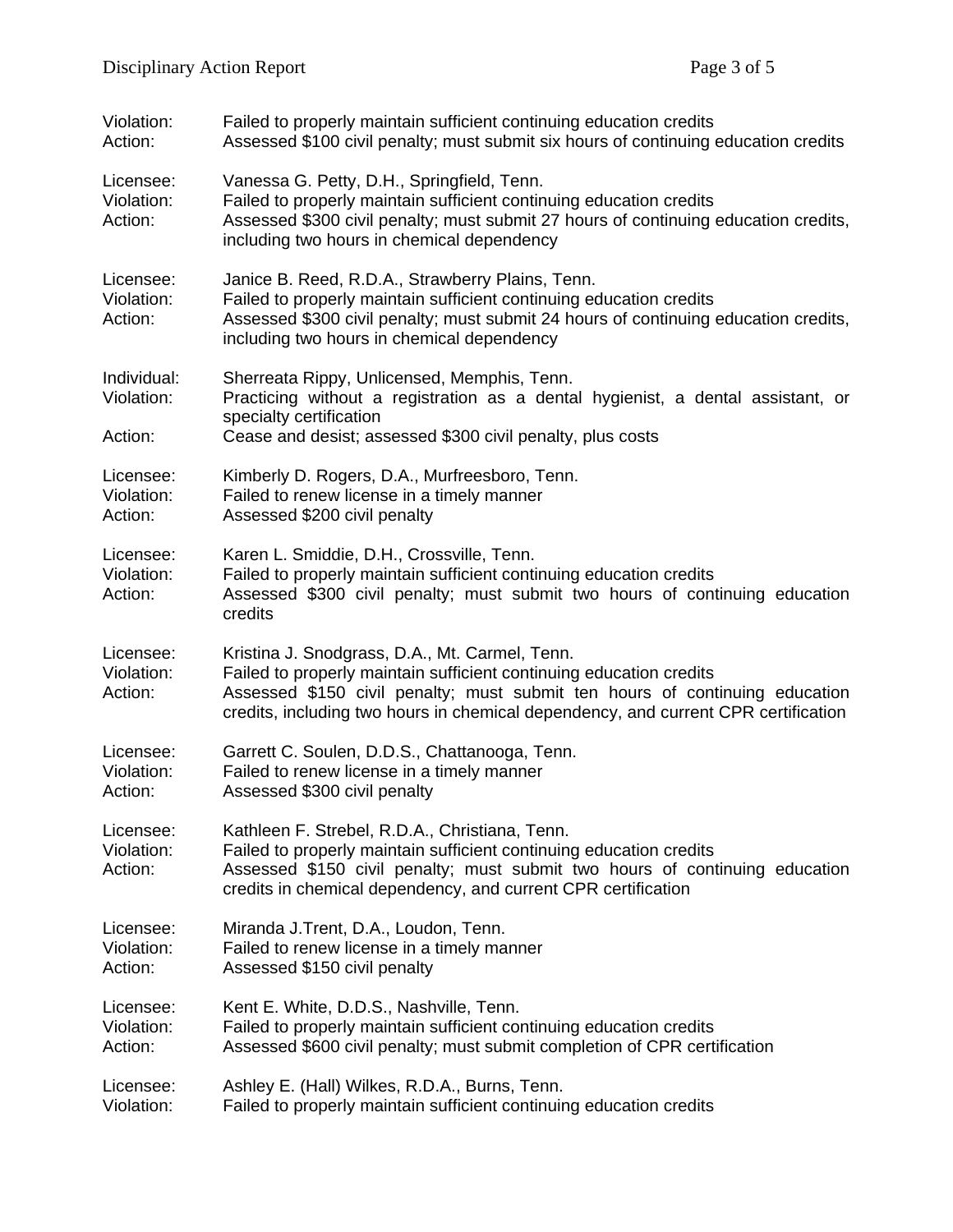Action: Assessed \$150 civil penalty; must submit nine hours of continuing education credits Licensee: Robert E. Wohrman, D.D.S., Memphis, Tenn. Violation: Failed to properly maintain sufficient continuing education credits Action: Assessed \$600 civil penalty; must submit five hours of continuing education credits Licensee: Stephanie A. Young, D.H., Flintstone, Ga. Violation: Failed to properly maintain sufficient continuing education credits Action: Assessed \$300 civil penalty; must submit 26 hours of continuing education credits

### **BOARD OF MASSAGE LICENSURE**

Licensee: Shannon L. Clark, L.M.T., Greeneville, Tenn. Violation: Submitted altered documents as part of application for licensure Action: License placed on probation; must meet certain terms and conditions \**This practitioner was disciplined November 8, 2010* 

### **BOARD OF MEDICAL EXAMINERS**

| Licensee:<br>Violation:<br>Action: | Russell D. Beis, M.D., Bartlett, Tenn.<br>Prescribing or otherwise distributing any drug to a family member<br>License placed on probation for not less than two years; must meet certain terms<br>and conditions; assessed costs |
|------------------------------------|-----------------------------------------------------------------------------------------------------------------------------------------------------------------------------------------------------------------------------------|
| Licensee:<br>Violation:<br>Action: | Gursheel S. Dhillon, M.D., Winchester, Tenn.<br>Violation of board order<br>License indefinitely suspended effective February 11, 2010; must meet certain<br>terms and conditions; assessed costs                                 |
| Licensee:<br>Violation:<br>Action: | Valery P. Sobczynski, M.D., Franklin, Tenn.<br>Action taken by the state of Arizona<br>License reprimanded                                                                                                                        |
| Licensee:<br>Violation:<br>Action: | Laura F. Hunt Weikert, M.D., Franklin, Tenn.<br>Unprofessional, dishonorable and unethical conduct<br>License reprimanded; assessed costs                                                                                         |
| Licensee:<br>Violation:            | John M. Windland, M.D., Franklin, Tenn.<br>Unprofessional, dishonorable or unethical conduct; failed to maintain accurate<br>patient records                                                                                      |
| Action:                            | License placed on probation; must meet certain terms and conditions; assessed<br>\$23,500, plus costs                                                                                                                             |

### **BOARD OF NURSING**

| Licensee:  | Dawn M. Cowley, R.N., Livingston, Tenn. |
|------------|-----------------------------------------|
| Violation: | Violation of board order                |
| Action:    | License revoked                         |